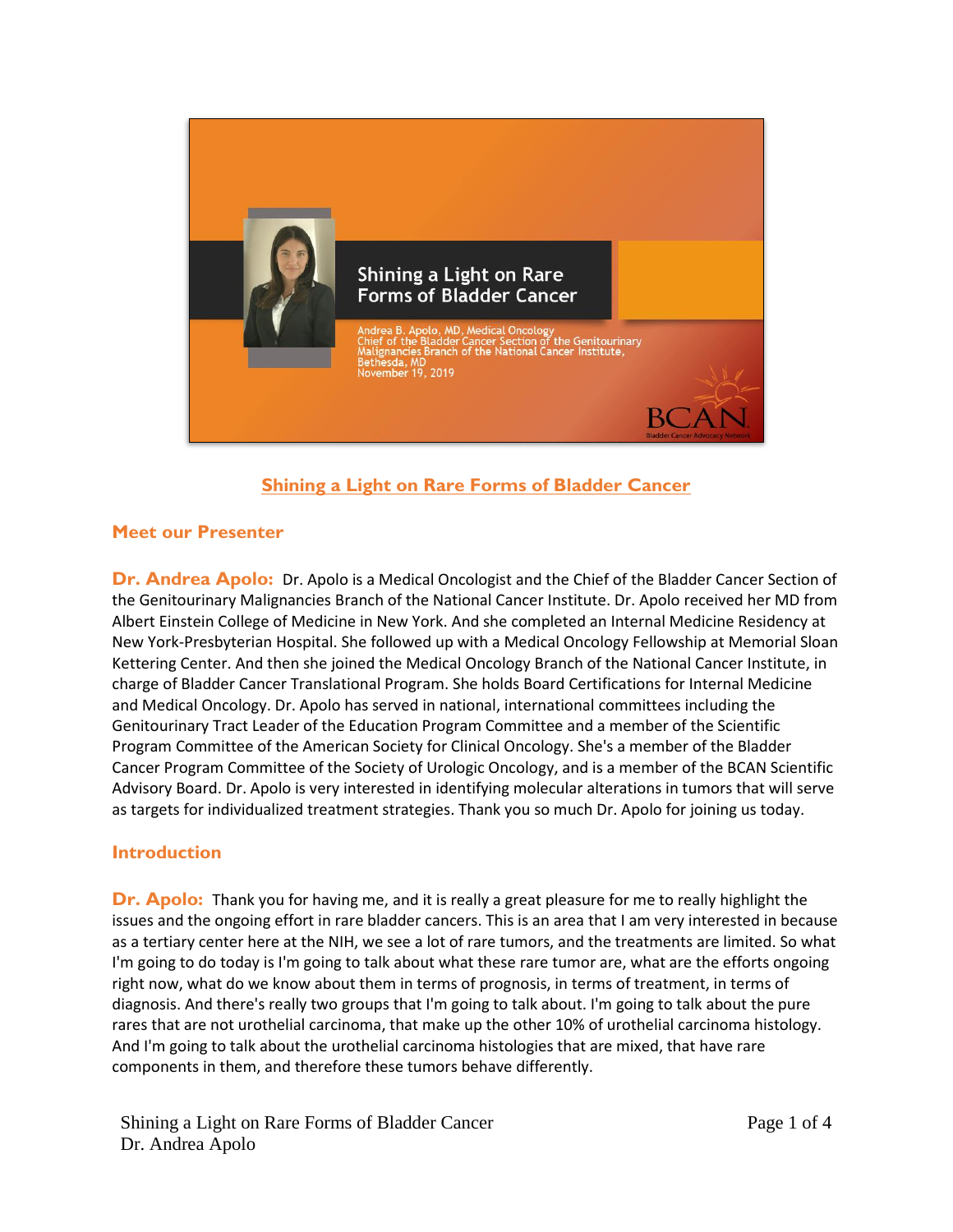

patients. So we do lack evidence in terms of the best treatment options for these patients, and that's what I'm going to highlight today. In terms of the presentation for rare bladder tumors, the presentation is similar to urothelial carcinoma tumors in that they present with painless hematuria. This can be gross visible hematuria; blood in the urine, or microscopic that's picked up by a doctor's office. Also, there can be voiding symptoms; symptoms when you urinate such as frequency, urgency, or pain with urination.

**Dr. Apolo:** So urothelial carcinoma is the predominant histology for bladder cancers, but there are other histologies such as squamous cell carcinoma, adenocarcinoma, and small cell carcinoma. When we talk about treatments for bladder cancer, we really talk about treatments for urothelial carcinoma. So, all the new FDA approvals, all of the clinical trials, these are all patients with urothelial carcinoma. The rare tumors, they're too uncommon to enroll in clinical trials in a perspective manner or in a randomized manner. There are just not enough



#### Detection of rare bladder tumors

- Similar to urothelial carcinoma, patients with rare bladder tumors are initially evaluated with:
	- A cystoscopy and if indicated a Transurethral Resection of Bladder Tumor (TURBT) of the bladder is a surgical procedure that is used both to diagnose bladder cancer and to remove cancerous tissue from the bladder
	- . Imaging, such as a CT of the chest, abdomen, and pelvis and if indicated a needle biopsy



In terms of how it's initially evaluated, it's managed similar to urothelial carcinoma. The bladder in that, generally a urologist looks inside the bladder using a cystoscope. And if it's appropriate, and they see a tumor, they may do a transurethral resection of the bladder tumor, something that we call a TURBT. And this is both diagnostic and also therapeutic. In a more advanced disease, imaging may be done with a CT of the chest, abdomen, and pelvis. And if a mass is found, often a needle biopsy is performed.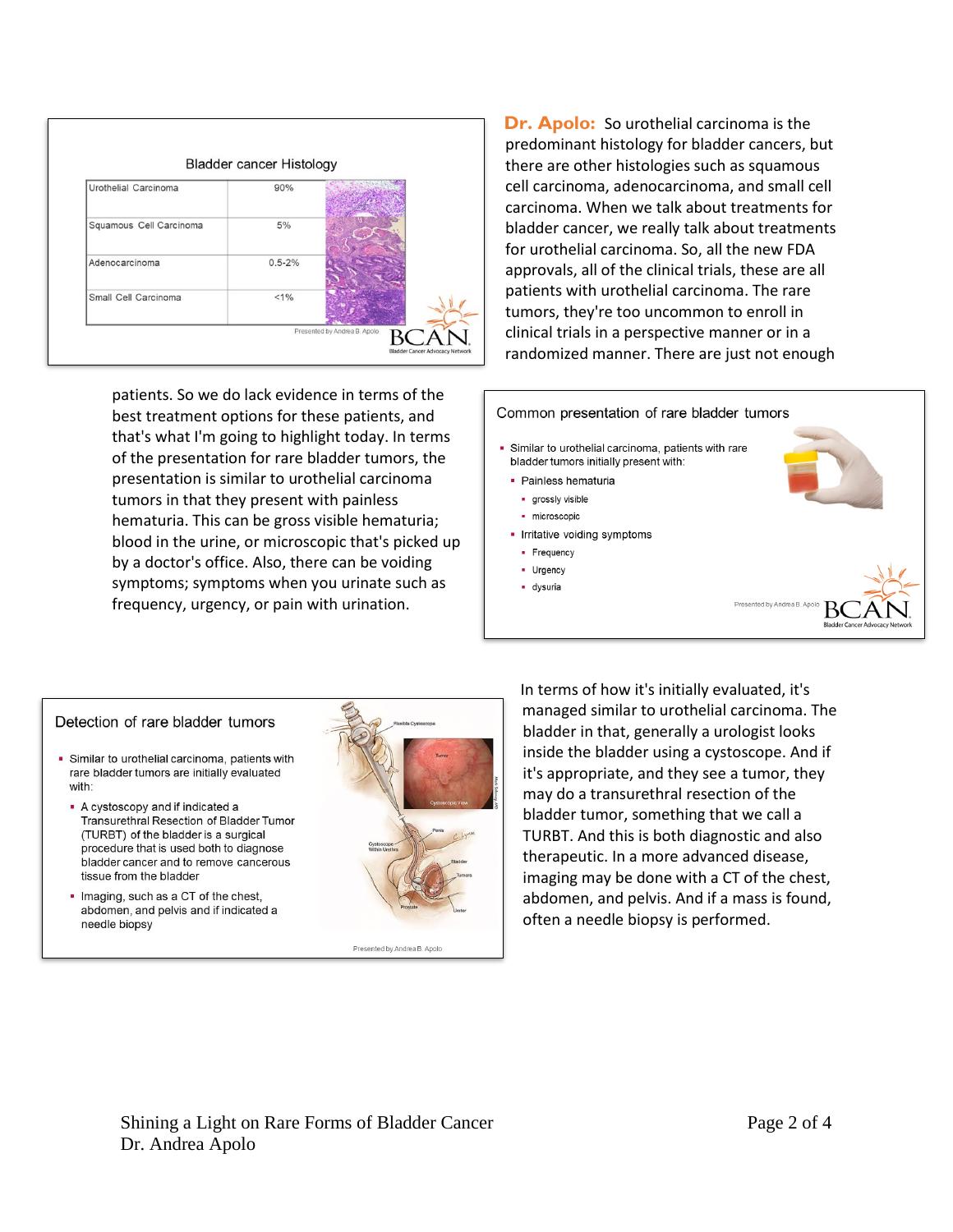### Squamous Cell Carcinoma of the bladder

- 1.2-5% of bladder carcinoma in western countries
	- >50% in schistosomiasis endemic areas (75% in Egypt)
- Predisposing factors include:
	- Chronic urinary tract infections
	- Spinal cord injury with indwelling catheters
	- Urinary tract calculi
	- Prior pelvic radiation
- Mean age 68 years
- · Male predominance



Presented by Andrea B. Apolo

So we'll start off with squamous cell carcinoma of the bladder. And these account for 5% of the rare bladder cancer tumors. So, squamous cell carcinoma accounts for about 1.2 to 5% of bladder carcinomas in the Western countries. It is associated with infection, with schistosomiasis, which is endemic in the Nile River Valley in Africa. And cases of bladder cancer are very high in Egypt, and they're associated with this parasite. Here in the United

States, this is very rare and not a risk factor. Generally the predisposing risk factors for squamous cell carcinoma of the bladder are chronic urinary tract infections, patients with spinal cord injury that have indwelling catheters, urinary tract stones, prior pelvic radiation. The median age for squamous cell carcinoma is 68, and similar to urothelial carcinoma, there's a male predominance.

So, squamous cell carcinoma often present with advanced stage. These are high grade, and they do have a high rate of muscle invasion; only about 2.6% of these presents as non-muscle invasive disease. About 20% of the time, these patients already have lymph node involvement at presentation. But they do have a lower rate of distant

metastases. These tumors tend to spread locally, and generally causing issues with local blockage or pain. And when they're treated and they recur, so that the patient has the bladder removed and the cancer comes back, these generally come back locally, not with distant metastases as urothelial carcinoma can happen with metastases in other organs. This is generally a local spread. Next slide.

### Squamous Cell Carcinoma of the Bladder

- Often advanced stage with high grade and high rate of muscle invasion (only 2.6% non-muscle invasive)
- Lymph node involvement (20%)
- Lower rate of distant metastases (8-10%)
- 90% of deaths due to local regional recurrence
	- About 75% of patients will recur locally



So, for patients with non-muscle

invasive disease and squamous cell carcinoma, early cystectomy is advised because these tumors just don't respond to chemotherapy. Radiation is effective and may be appropriate in some patients